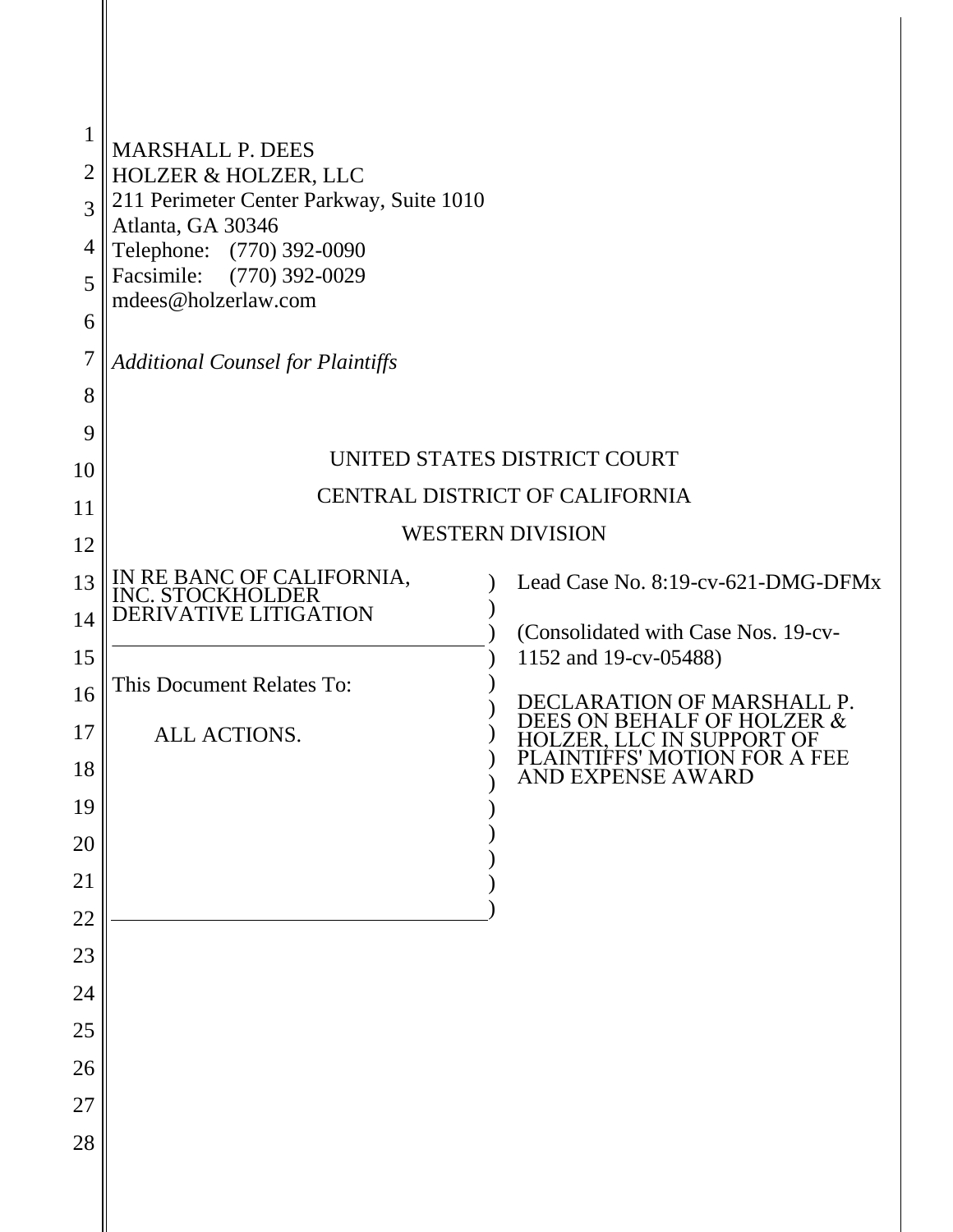I, Marshall P. Dees, declare as follows:

1

2 3 4 5 6 7 1. I am a partner with Holzer & Holzer, LLC ("HH"), Additional Counsel for plaintiffs and counsel for Kristopher Gordon ("Gordon"). I am duly licensed to practice law in the State of Georgia. I submit this declaration in support of Plaintiffs' Motions for (a) Final Approval of Derivative Settlement and (b) an Award of Attorneys' Fees, Reimbursement of Expenses and Service Awards. I have personal knowledge of the matters stated herein and, should I be called upon, I could and would testify competently thereto.

8 9 10 11 12 13 14 15 16 17 18 19 20 21 2. In its capacity as Additional Counsel for Plaintiffs and counsel for Plaintiff Gordon, HH engaged in multiple tasks that resulted in the successful resolution of the Action. HH's work included, among other things: (a) conducting pre-suit/pre-demand investigation and analyses, including reviewing Banc's press releases, public statements, SEC filings, and public reports and advisories about the Company, and drafting complaints; (b) consulting with an accounting expert regarding Plaintiffs' allegations regarding improper accounting practices concerning employee bonus accrual; (c) researching the applicable Maryland law with respect to potential derivative claims and defenses thereto; (d) drafting litigation demands directed to Banc's Board; (e) monitoring developments in the related Securities Action, in addition to multiple related lawsuits between Banc and certain former executives and directors; (f) reviewing and analyzing Banc's internal corporate governance documents and comparing Banc's policies with best practices of comparable companies; (g) preparing a joint settlement demand, and (h) negotiating the Settlement.

22 23 24 25 3. HH also assisted Co-Lead Counsel in drafting the Stipulation of Settlement and all filings in support of preliminary and final approval. However, such work has not been included in my firm's lodestar submitted for the Court's consideration. Nor does HH submit any time for non-attorney staff.

26 27 28 4. My firm undertook this representation on a wholly contingent basis, with the understanding that we would receive no compensation, and our expenses would not be reimbursed, unless our efforts resulted in the recovery of a substantial benefit for Banc.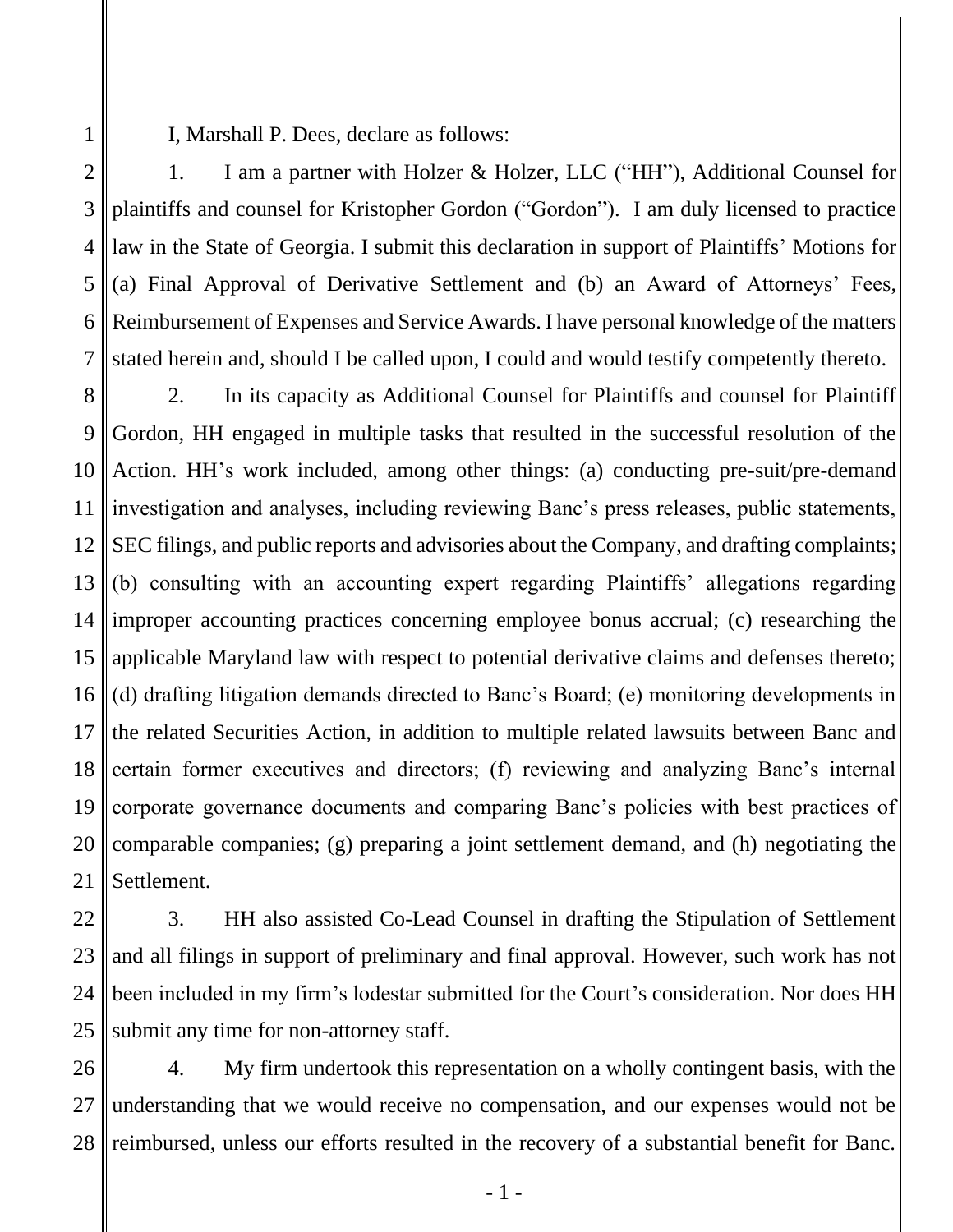1 2 None of the attorneys' fees and expenses submitted to this Court have been paid from any source or have been the subject of any prior request or award in any litigation.

3 4 5 6 7 8 9 10 11 12 5. Included in the application is my firm's reported lodestar from the period January 24, 2017 through February 6, 2018, during which time my firm prepared and then prosecuted the *Gordon* Demand Futility Action, which preceded this consolidated action. *Gordon v. Sznewajs*, No. 8:17-cv-01678-CJC-DFM. As described in the Declaration of Willem F. Jonckheer in Support of Motion for Final Approval of Derivative Settlement and for an Award of Attorneys' Fees, Reimbursement of Expenses and Service Awards, the *Gordon* Demand Futility Action was based on the same essential facts and circumstances at issue in this consolidated demand refused action, except Plaintiff Gordon alleged that making a demand on the Banc Board to bring the asserted claims was excused for futility.

13 14 15 16 17 18 19 20 6. I have included only such time from the *Gordon* Demand Futility Action spent investigating the allegations and filing the original complaint and the amended complaint in the *Gordon* Demand Futility Action. Excluded from this date range is all time spent after my firm filed the amended complaint in the *Gordon* Demand Futility Action, including all work done litigating the motion to dismiss. Specifically, I have excluded all lodestar incurred between February 7, 2018 (the day after the amended complaint was filed in the *Gordon* Demand Futility Action) and June 25, 2018 (the day the *Gordon* Demand Futility Action was voluntarily dismissed), amounting to 231.75 hours for a total of \$150,923.75.

21 22 23 24 25 7. I respectfully submit that the reported lodestar incurred by HH during the designated date range in litigating the *Gordon* Demand Futility Action should be included for purposes of Plaintiffs' Counsel's motion for an award of attorneys' fees in this consolidated demand refused action, as such lodestar was necessarily incurred and instrumental to subsequent litigation efforts in this consolidated demand refused action.

26 27 28 8. From the January 24, 2017 inception of HH's pre-filing investigation into the alleged wrongdoing at issue in this litigation through April 6, 2021, when the Settling Parties executed the MOU documenting the substantive terms of the Settlement, HH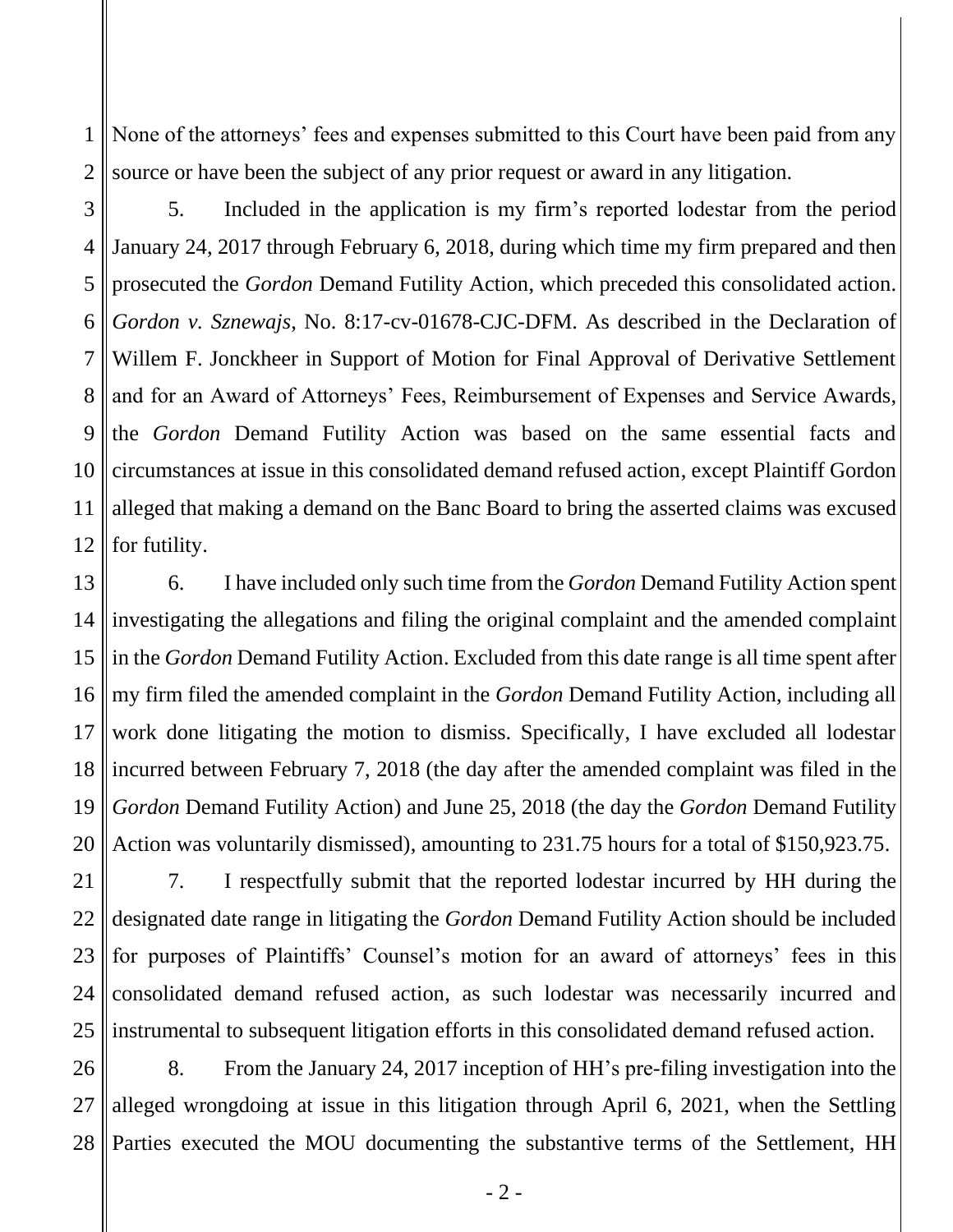1 2 devoted 536 hours to the litigation, representing total lodestar of 353,341.22, which excludes the lodestar described in ¶6, above.

9. Attached here as Exhibit A is the HH firm resume. The chart below summarizes the total hours, hourly rates, and lodestar of each attorney and professional support staff employee who worked on this matter:

| <b>Timekeeper</b>    | Rate  | <b>Hours</b> | Lodestar     |
|----------------------|-------|--------------|--------------|
| Marshall P. Dees     | \$745 | 227.25       | \$169,301.25 |
| Corey D. Holzer      | \$875 | 130.25       | \$113,968.75 |
| Alexandria P. Rankin | \$375 | 151.25       | \$56,718.75  |
| Luke R. Kennedy      | \$490 | 27.25        | \$13,352.50  |
| <b>Total:</b>        |       | 536.00       | \$353,341.25 |

10. HH'slodestar reported above was prepared from contemporaneous, daily time records prepared and maintained by the firm. HH's hourly rates are the firm's usual and customary rates. These rates are set based on market rates for attorneys of comparable skill and experience, and they have been approved by federal and state courts throughout the nation.

11. Set forth in paragraphs 12 through 14, below is a detailed breakdown of the hours spent by my firm during three distinct phases on the case, in particular: (a) pre-filing investigation of the claims leading up to the filing of Gordon's initial demand refused complaint filed in this action, including time incurred in the *Gordon* Demand Futility Action as described above (January 24, 2017 through April 2, 2019); (b) litigation activity in the demand refused action following the filing of Gordon's initial complaint and through consolidation with the *Johnston* and *Witmer* actions (April 3, 2019 through December 11, 2019); and (c) settlement negotiations leading to the negotiation and signing of the MOU (December 12, 2019 through April 6, 2021).

3

4

5

6

7

8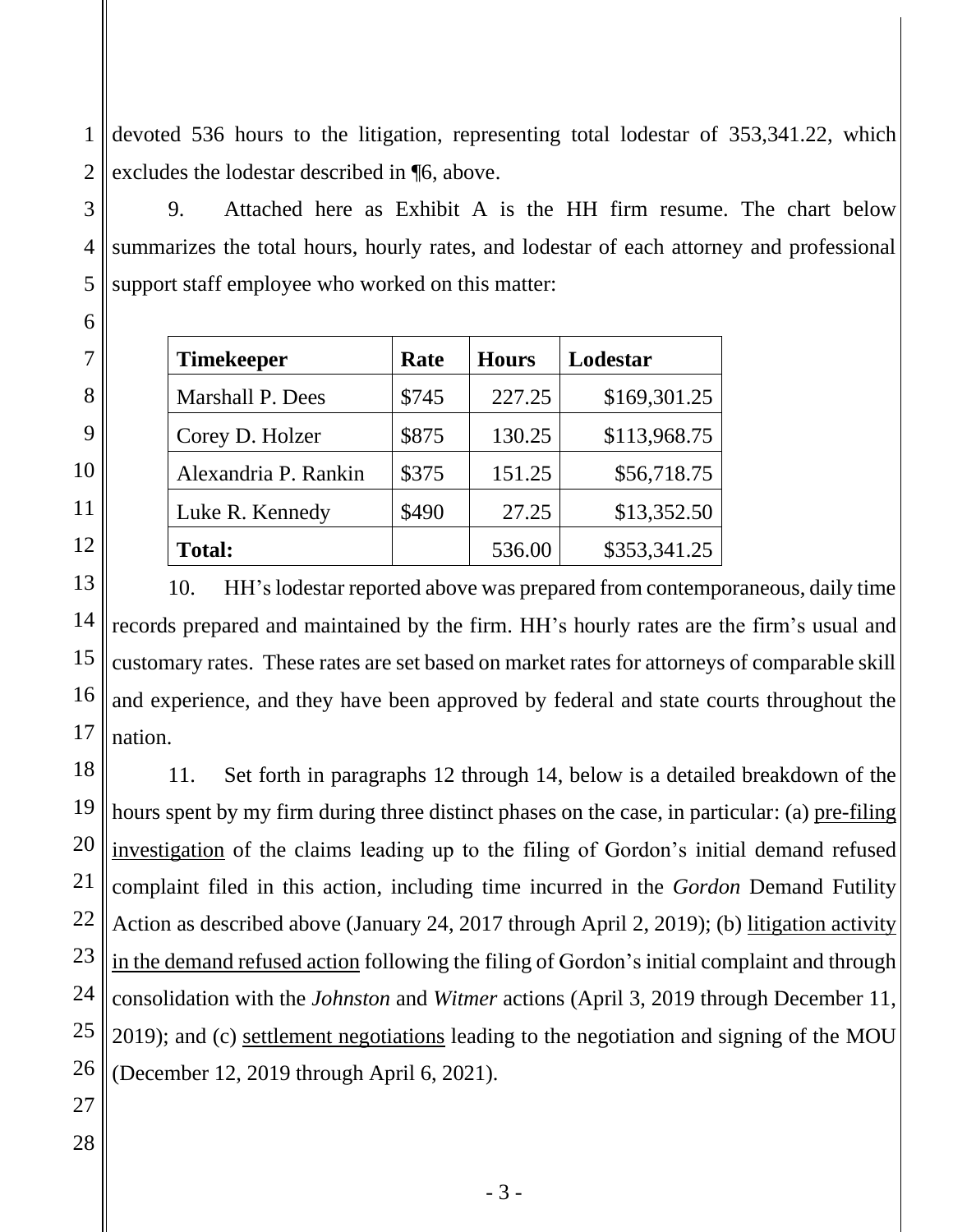1 2 3 12. Pre-filing Investigation: The chart below describes the hours and lodestar incurred by each timekeeper at my firm during the period February 10, 2017 through April 2, 2019, along with a short description of the work done:

| <b>Timekeeper</b>          | <b>Hours</b> | Lodestar     | <b>Description of Work</b>                                                                                                                                                                                                                                                                                                                                                                                                                                                                                                        |
|----------------------------|--------------|--------------|-----------------------------------------------------------------------------------------------------------------------------------------------------------------------------------------------------------------------------------------------------------------------------------------------------------------------------------------------------------------------------------------------------------------------------------------------------------------------------------------------------------------------------------|
| Marshall P. Dees           | 145.5        | \$108,397.50 | Communicate<br>with<br>Banc<br>investors,<br>including Plaintiff Gordon;<br>Manage<br>overall litigation activities for my firm;<br>drafting demand futility<br>assist<br>in<br>complaint and amended complaint; assist<br>in drafting shareholder demand and<br>related correspondence; assist in drafting<br>demand refused complaint; participate in<br>consultation with accounting expert;<br>defendants<br>regarding<br>with<br>interact<br>litigation management; confer<br>with<br>counsel regarding litigation strategy. |
| Corey D. Holzer            | 112.5        | \$98,437.50  | drafting<br>demand<br>Assist<br>in<br>futility<br>complaint and amended complaint; assist<br>in drafting shareholder demand and<br>related correspondence; assist in drafting<br>demand refused complaint;<br>conduct<br>oversight of litigation strategy.                                                                                                                                                                                                                                                                        |
| Alexandria<br>P.<br>Rankin | 151.25       | \$56,718.75  | Communicate with Plaintiff Gordon;<br>research factual background and assist in<br>drafting initial Gordon demand futility<br>complaint; research and review case law<br>and facts relevant to litigation.                                                                                                                                                                                                                                                                                                                        |
| <b>Total</b>               | 409.25       | 263, 553. 75 |                                                                                                                                                                                                                                                                                                                                                                                                                                                                                                                                   |

13. Litigation Activity in the Consolidated Action: The chart below describes the hours and lodestar incurred by each timekeeper at my firm during the period April 3, 2019 through December 11, 2019, along with a short description of the work done:

28

25

26

27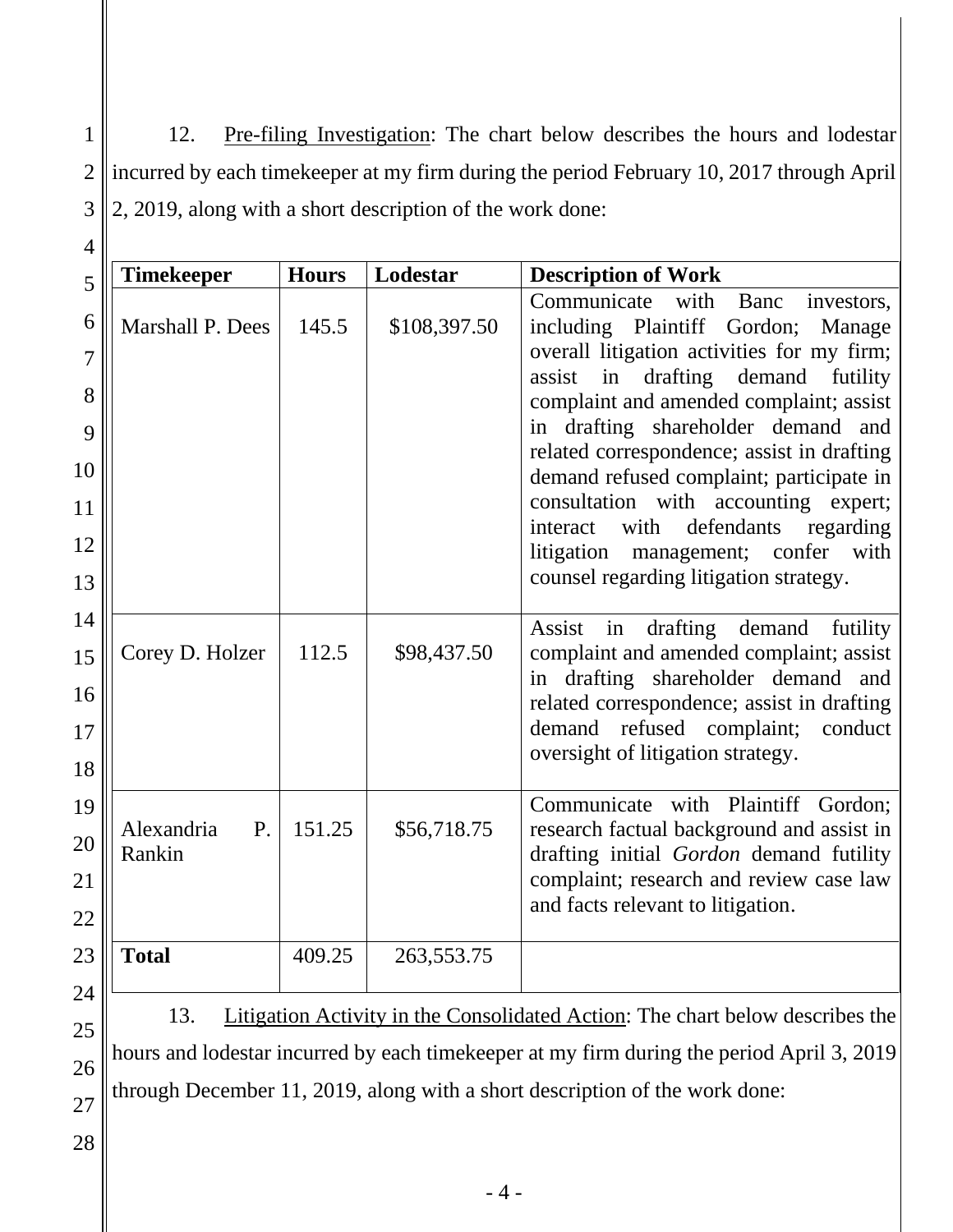| $\overline{2}$   | <b>Timekeeper</b>                 |        | Lodestar    | <b>Description of Work</b>                                                                                                                                                                  |
|------------------|-----------------------------------|--------|-------------|---------------------------------------------------------------------------------------------------------------------------------------------------------------------------------------------|
| 3<br>4<br>5<br>6 | <b>Marshall P. Dees</b>           | 65.75  | \$48,983.75 | Communicate with Plaintiff Gordon;<br>Review and edit drafts of pleadings and<br>relevant correspondence; confer with<br>lead counsel regarding strategy<br>and<br>litigation oversight.    |
| 8<br>9<br>10     | Corey D. Holzer                   | 11.25  | \$9,843.75  | litigation strategy regarding<br>Manage<br>consolidation with related cases; review<br>and edit additional shareholder demand;<br>review and edit consolidated demand<br>refused complaint. |
| 11<br>12         | $\mathbf{R}$ .<br>Luke<br>Kennedy | 27.25  | \$13,352.50 | Draft<br>edit<br>stipulations<br>and<br>and<br>procedural filings; research SLC report<br>and discovery issues; review and analyze<br>status of factually related cases.                    |
| 13<br>14         | <b>Total</b>                      | 104.25 | \$72,180.00 |                                                                                                                                                                                             |

15 16 17 14. Settlement Negotiations: The chart below describes the hours and lodestar incurred by each timekeeper at my firm during the period during the period December 12, 2019 through April 6, 2021, along with a short description of the work done:

| 18       |                   |              |             |                                                                                                                              |
|----------|-------------------|--------------|-------------|------------------------------------------------------------------------------------------------------------------------------|
|          | <b>Timekeeper</b> | <b>Hours</b> | Lodestar    | <b>Description of Work</b>                                                                                                   |
| 19<br>20 | Marshall P. Dees  | 16.0         | \$11,920.00 | Assist in settlement negotiations with co-<br>counsel; assist in researching<br>and<br>developing<br>corporate<br>governance |
| 21       |                   |              |             | proposals; assist in negotiating terms of                                                                                    |
| 22       |                   |              |             | settlement; confer with counsel regarding<br>settlement strategy; assist in drafting                                         |
| 23       |                   |              |             | MOU.                                                                                                                         |
| 24       |                   |              |             |                                                                                                                              |
| 25       | Corey D. Holzer   | 6.5          | \$5,687.50  | Conduct<br>oversight<br>of<br>settlement                                                                                     |
| 26       |                   |              |             | negotiations.                                                                                                                |
| 27       | <b>Total</b>      | 22.5         | \$17,607.50 |                                                                                                                              |
| 28       |                   |              |             |                                                                                                                              |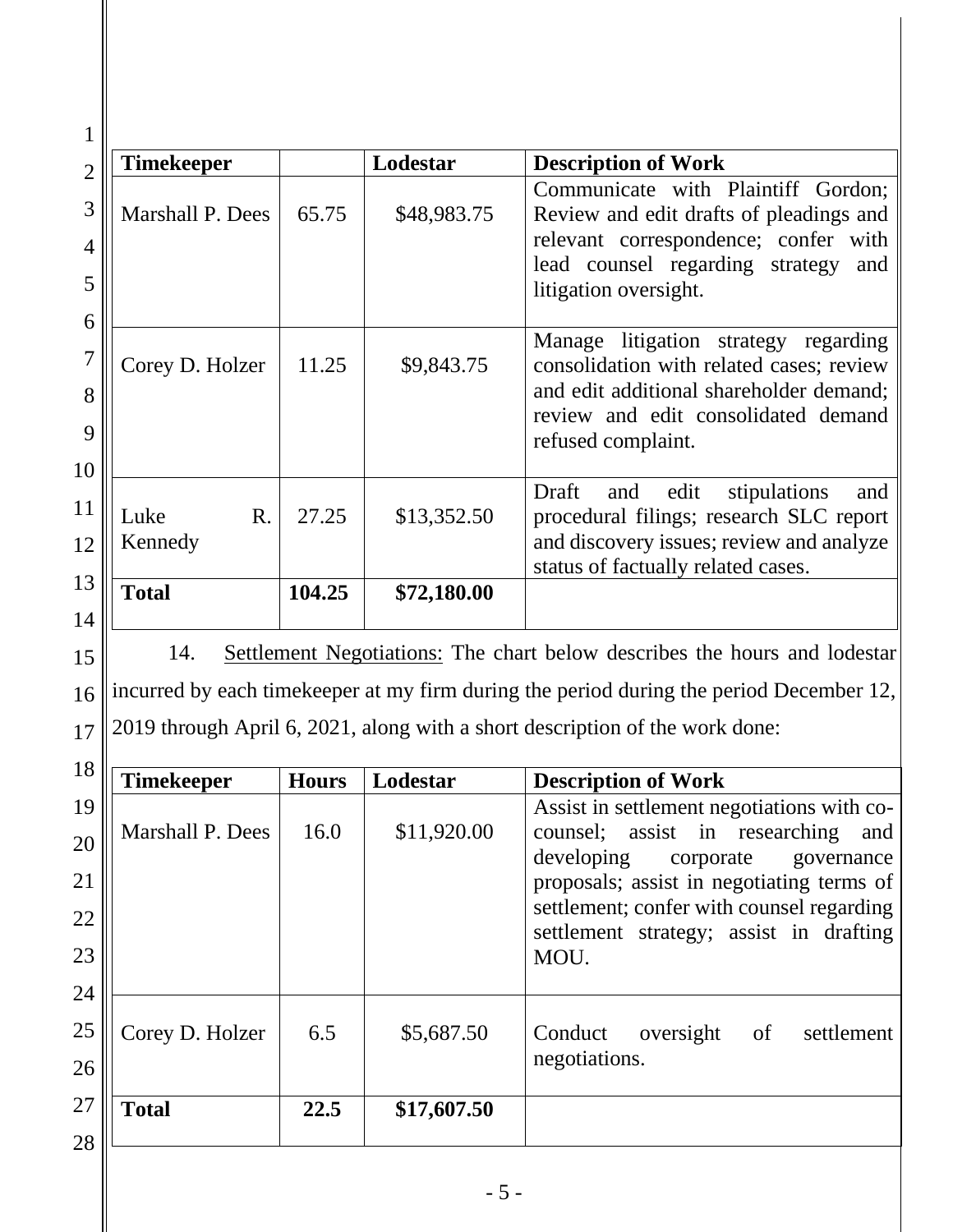1 2 3 4 5 6 7 8 15. As the partner responsible for performing most of my firm's work on the case, and supervising my firm's work, I reviewed HH's time records to prepare this declaration. The purpose of this review was to confirm both the accuracy of the time entries and the necessity for, and reasonableness of, the time committed to the litigation. HH has only submitted time through execution of the MOU, and therefore, has excluded all time spent: (a) negotiating attorneys' fees; (b) drafting and negotiating the Stipulation of Settlement; and (c) drafting motions in support of preliminary and final approval of the settlement and Plaintiffs' motion for final approval, and all related appearances.

9 10 11 12 13 16. Following this review, I believe that the time reflected in my firm's lodestar calculation as stated in this declaration is reasonable in amount and were necessary for the effective and efficient prosecution and resolution of the case. I can aver that the hours reported and the work they reflect were reasonably necessary to the successful commencement, prosecution, and settlement of the derivative claims.

14 15 17. HH incurred a total of \$4,621.84 in unreimbursed expenses in connection with the prosecution of the litigation, as summarized in the chart below:

| <b>Category of Expense</b> | <b>Amount</b> |
|----------------------------|---------------|
| <b>Expert Fees</b>         | \$3,750.00    |
| <b>Express Mail</b>        | \$75.37       |
| <b>Filing Fees</b>         | \$30.00       |
| Legal Research             | \$566.47      |
| Travel                     | \$200.00      |
| <b>Total</b>               | \$4,621.84    |

22 23 24 25 26 27 18. These expenses are reflected in records maintained by my firm in the ordinary course of business. These records are prepared from expense vouchers, invoices, and other billings records submitted contemporaneously as they are incurred. I have reviewed the expense records in detail and can aver that they were reasonably necessary for the effective and efficient pre-filing investigation, commencement, prosecution, and resolution of the derivative claims brought on behalf of Banc and are reasonable in amount.

28

16

17

18

19

20

21